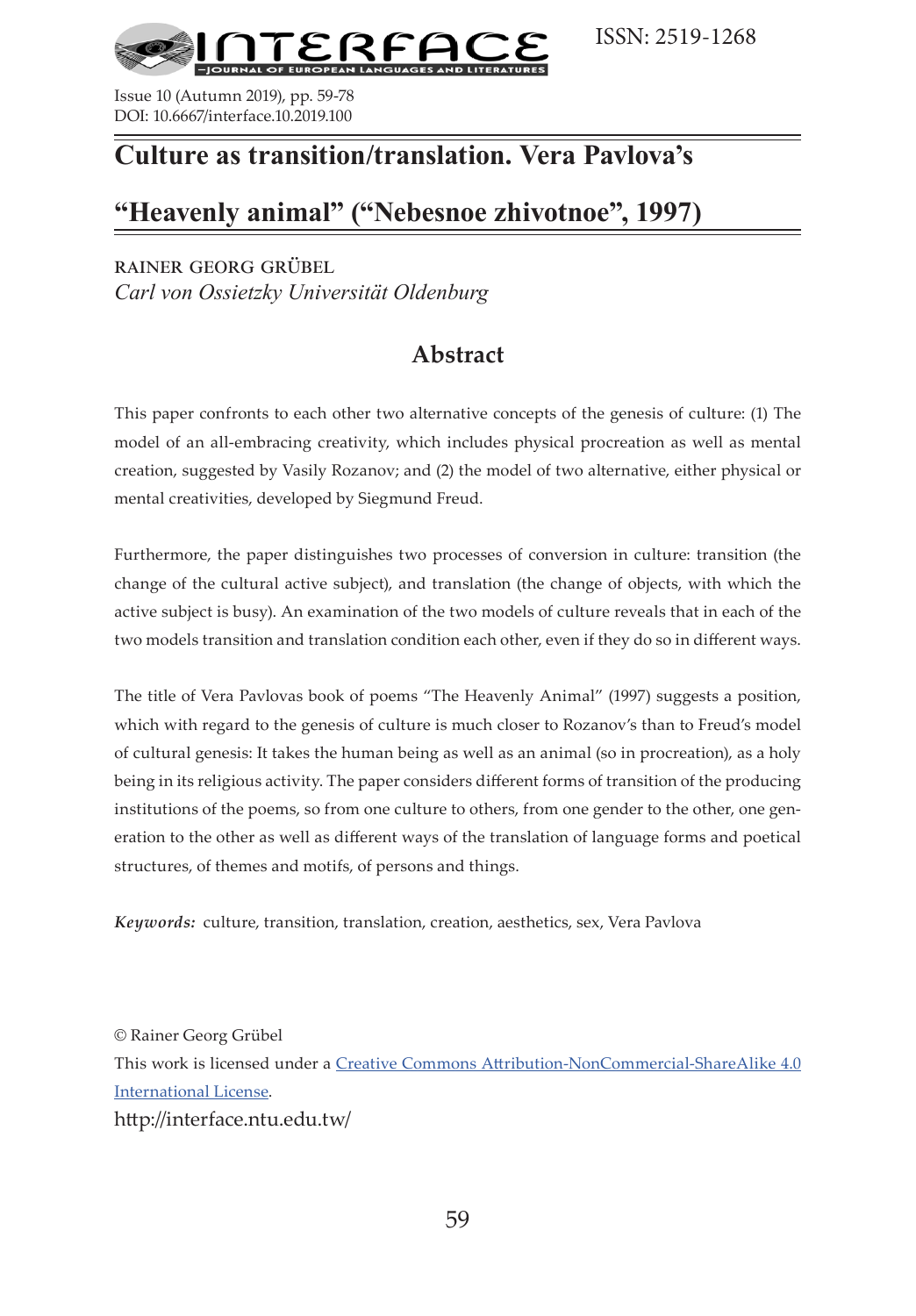# **Culture as transition/translation. Vera Pavlova's**

**"Heavenly animal" ("Nebesnoe zhivotnoe", 1997)**

# **1 What is culture?**

He <the artist> is a translation module from one state to another.

D. Prigov (2004)

The word and the concept of "culture" ("cultura") originated more than two thousand years ago from Rome. At first, they meant cultivation of the land, which later, in a narrower sense, was called "agri-culture" ("*agricultura*", [Columella, 1530; Columella, 1941]). On its example it can be shown that every act of cultivation, every cultural action of a person, so to speak, consists of two processes that often are carried out simultaneously, but which should be distinguish from each other in order to understand the complex working of culture: transition and translation.

A prerequisite for cultivating the land is the idea of the human being that the earth is not only something given and inviolable (*natura naturata* in the terminology of Spinoza and Bakhtin), something that can not (or even should not) be changed, something existing without the possibility of redoing it, but that the earth is also something given to mankind in order to redo it, that is, there is a task that requires an activity from him, we can call the processing of nature. In this sense, culture is transition, and in addition there is a movement of the human consciousness from the state of non-action, from passivity in relation to the world to the state of its action, to activity. A person moves from the life of a collector to the life of a plowman. And doing so, mankind knows, that it moves from the life of collectors to the life of plowmen, of farmers.

A person who begins to engage in agriculture, changes his place in the world, he or she is not any more a passive part of nature, but its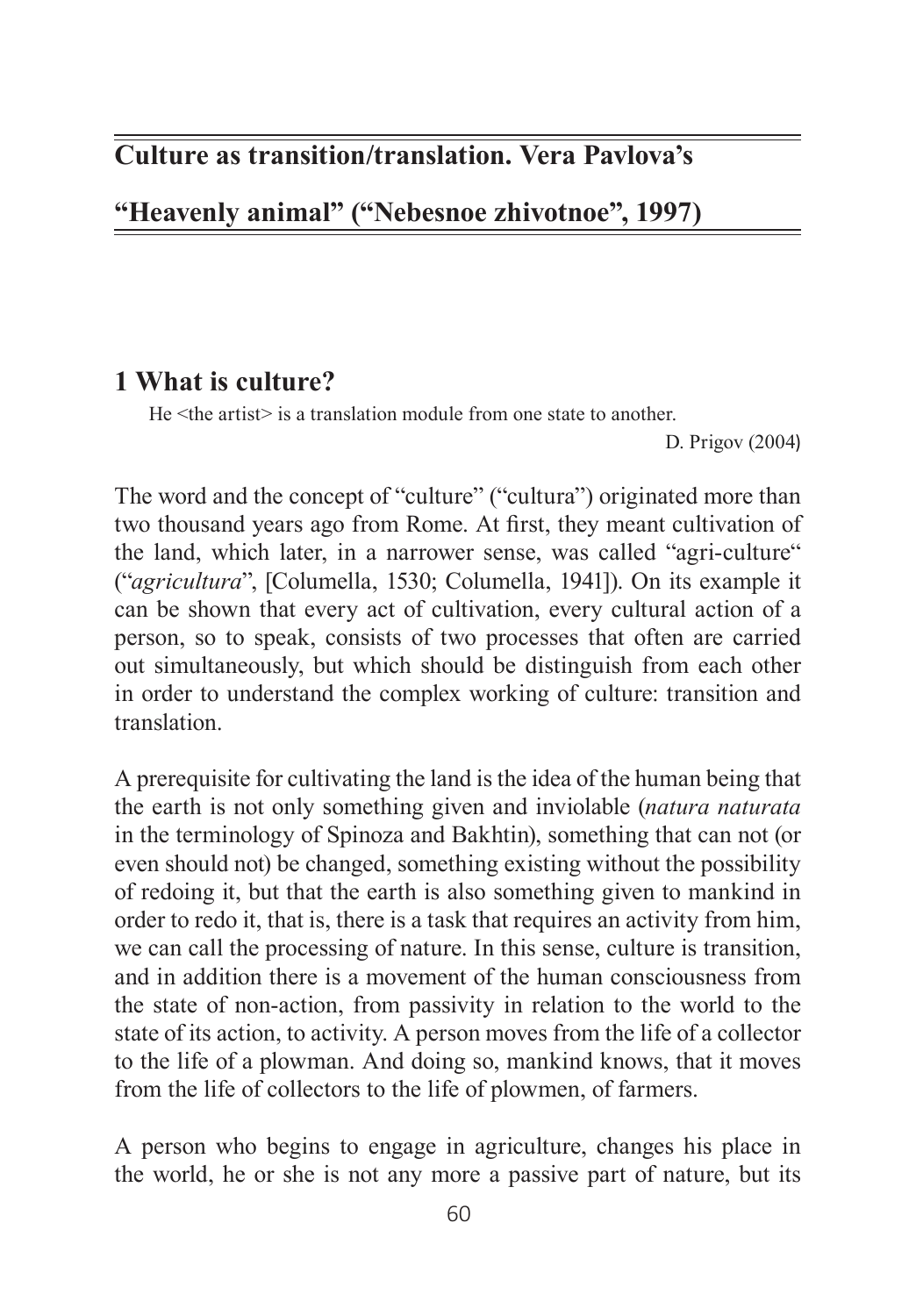active element, which transforms it. In the philosophy of Spinoza and Bakhtin, this position is simultaneously called "*natura naturata*", this is "Created nature" and "*natura naturans*", this is "Creating nature". As Created nature, a person coincides with plants and animals, as Creative nature, he or she corresponds to God. Every creative act, every action in culture, every cooked food, every spoken word, every written poem implies the transition of a person from a Created creature to a creature, which is creating. The person, writing a poem becomes a poet. Changing the world changes the person, who changes it.

By the way, any un-cooked food, every un-spoken word, every un-written poem in a situation in which they are supposed to be cooked, said or written, is also a creative act. This is very important in the context of the preservation of nature and in apophatic culture, when just non-action is the most important cultural action. In these cases non-activity of a person implies his or her transition, his or her transgression from the passivity of a traditional action to the activity of a non-traditional non-action. In this sense, non-writing an article about Hitler the artist and Stalin the poet can be a contribution to our fight against totalitarism. Not taking a plane, can be a contribution to preserving world climate.

The complementary facet of culture is translation. In this case, the change does not occur in relation to the culture of the creative person, the cultural agent, but in relation to his object, for example, the ground. Agriculture transforms nature into fields, natural ground into field lands. In this sense, culture is not only a transgression, not only a transition, but also a transformation, a translation. This translation transforms more or less natural products into an artificial dish, the composition of a poem translates the thoughts, feelings, experiences of a person and the raw material of the language into the meaningful and linguistic whole of a poetic text. This translation acts simultaneously with respect to the translator: he is more or less aware of that, what translates the phenomena into their artistic equivalents. And he notices that he becomes a poet. This means that the work of cultivation leads inescapably to the transgression of its employee. Significantly, this transition, in which, for example, a Poetic subject arises, is one of the most interesting processes of modern culture just in our time.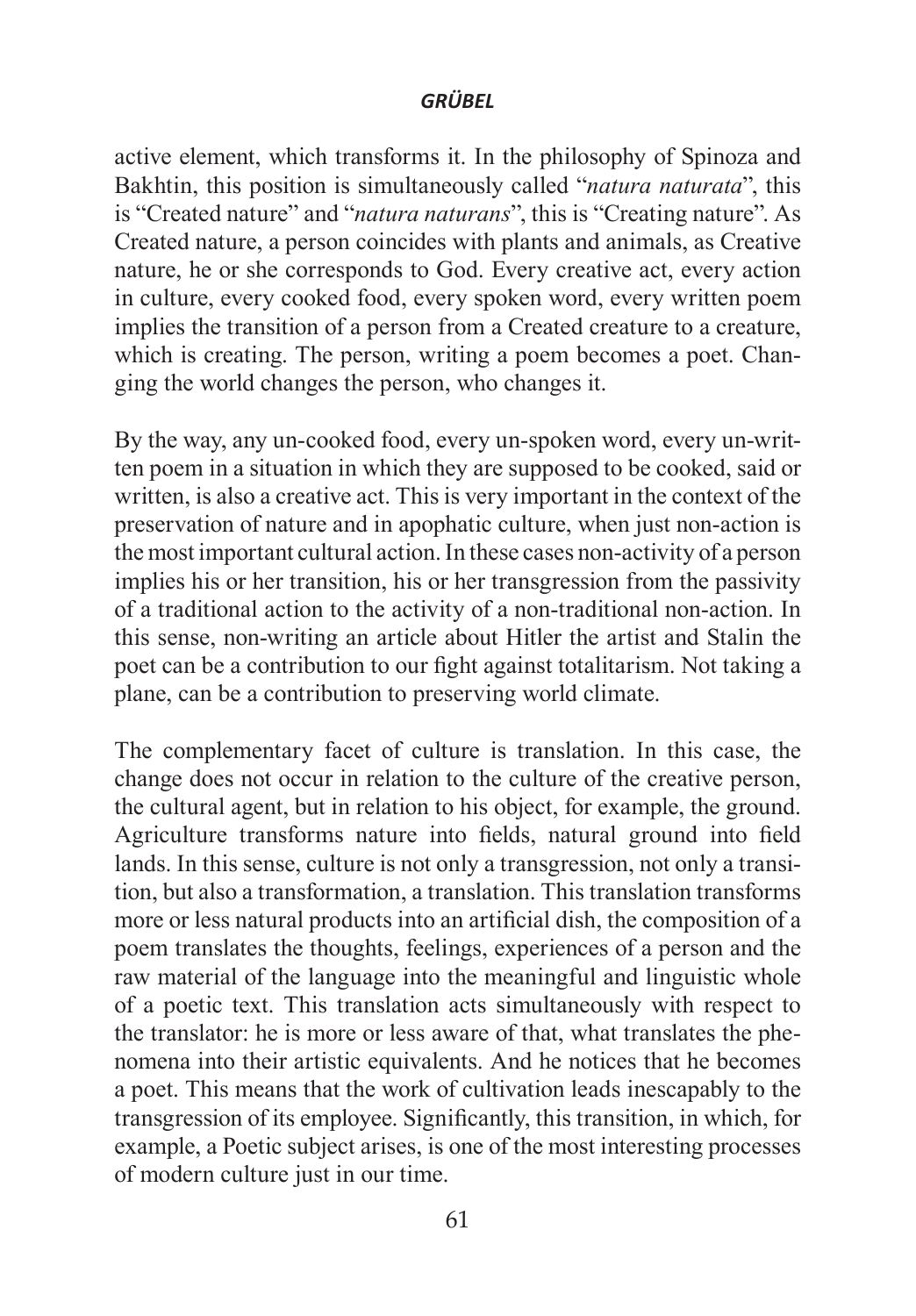This is shown, for example, by the fact that during the transition of late structuralism to deconstruction and neo-avant-gardism and of social realism into postmodernism, the function of the author was doubted. This is evident in Roland Barth's (1984) thesis that "the author is dead" and the current discussions about the function and status of a Poetic subject. The Poetic subject is precisely the intra-textual point of intersection between translation and transition as a transitive cultural process of a poetic text.

In developed cultures, the majority of cultural translations consist in the transformation of already existing cultural products from one form into another. A good example of this transfer of cultural phenomena into others in the dialogue of cultures is intertextuality, the theory of which is itself the result of intercultural dialogue, in this case Russian, Bulgarian and French (by Bakhtin and Kristeva, Ilyin 1999, pp. 204-206).

Going back to our initial example, to agriculture, we have to keep in mind, that culture as a translation does not only concern nature, the raw earth, but also the field, the cultivated ground. We cannot only convert cultivated land to a different quality and grow vegetables today where corn grew last year, but we can also turn it into uncultivated land, into wasteland. We can transform the cultivated forest plantation, more or less, back into a virgin forest.

In this context the destruction of cultural monuments is also an act of cultural translation; in the case of the removal of fascist or Stalinist monuments, it was a positive, emancipative act, and in the case of the destruction of Assyrian monuments by the so-called Islamic state in Palmyra –a barbarian act.

Another example of early human cultural activity is cattle breeding. Within the framework of animal husbandry, man influences the natural reproduction of animals. This activity is accompanied by the domestication of animals. By the way, the title of the book, we will study now, "Heavenly animal", says that here we deal more with the activity, so to speak, of a breeder, than with that of a plowman. Before we start with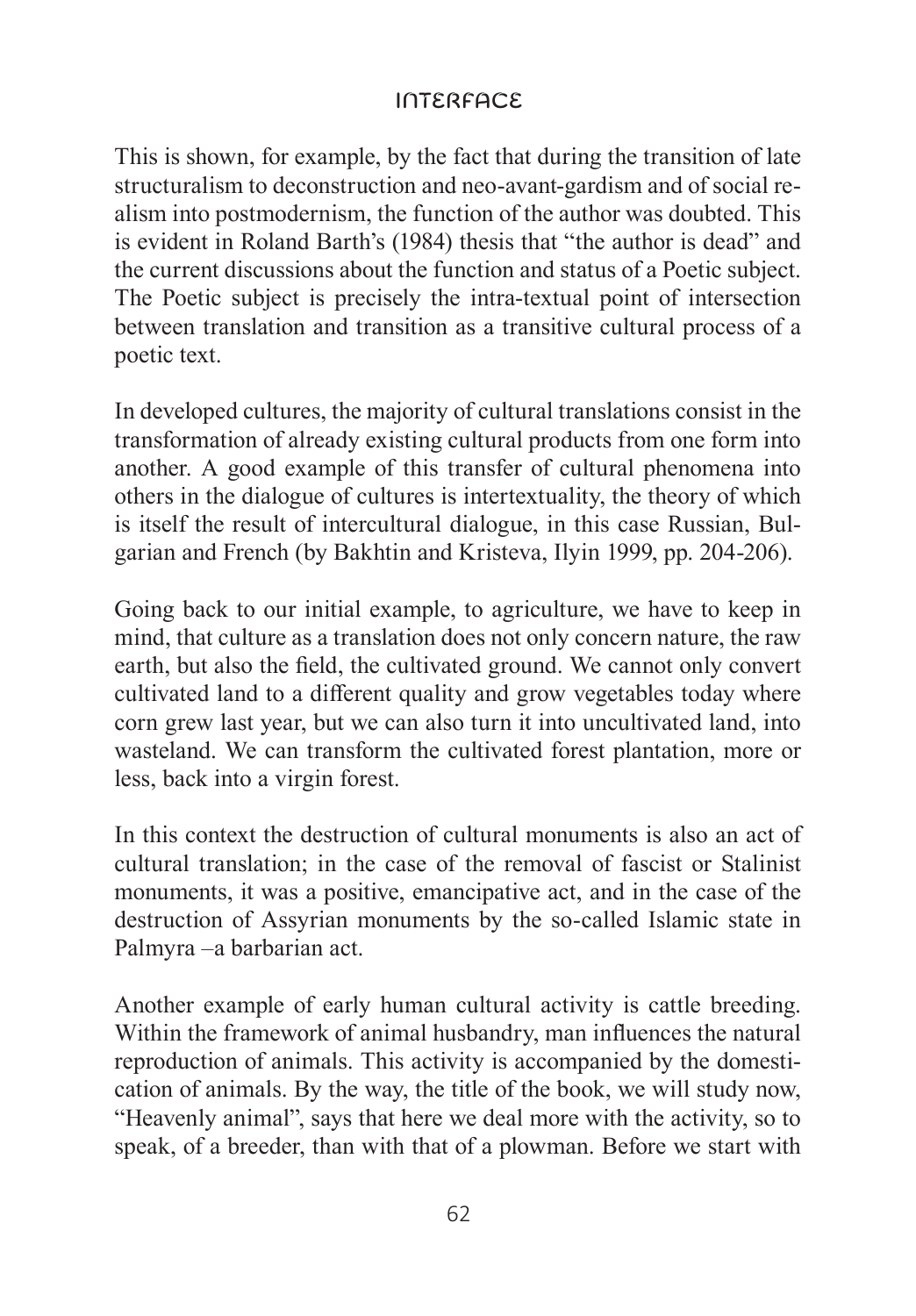the analysis of the book of Vera Pavlova (1997), we have to remind of two theories of the origin of culture at the beginning of that century, at the end of which she wrote the poems of the collection "Heavenly animal".

# **2 Two Twentieth Century Theories on the Origin of Culture**

At the beginning of the twentieth century, two theories about the emergence of culture arose in Russia and in Austria. The first one was created in Petersburg as a response to the Orthodox Church's concept of the role of gender in a person's life. Another, better known theory, appeared independently of the first a decade later in Vienna as part of psychiatric practice. We start with the second, because it is well-known and, against its background, the specifics of the first come forward more clearly.

Sigmund Freud (1905, pp. 116-117) based his theory of culture on the concept of mental economy. In his opinion, cultural acts of a person imply a temporary rejection of the waste of sexual energy. He called this refusal "sublimation" ("Sublimierung"). With the help of sublimation, that is, the transfer of creative energy from the physiology of sexual activity to the psychology of spiritual creativity, a person can create, for example, artistic works. In this process human beings transfer creative energy from the sphere of nature into the sphere of culture. Freud outlined his theory of the creation of culture by the example of Leonardo da Vinci, who had no children, what, according to Freud indicates the abstention of this artist from sexual life.

Unlike Freud, several years before the emergence and publication of his economic theory of cultural production, the Russian philosopher, journalist and writer Vasily Rozanov (1995, 2008) laid the foundation for a different concept of the emergence of culture. His model of culture was not grounded on the competing with each other physiological and psychological activities, but on the coexistence of human biological and spiritual action. According to Rozanov, there is no competition and there is even no fundamental difference between physical and mental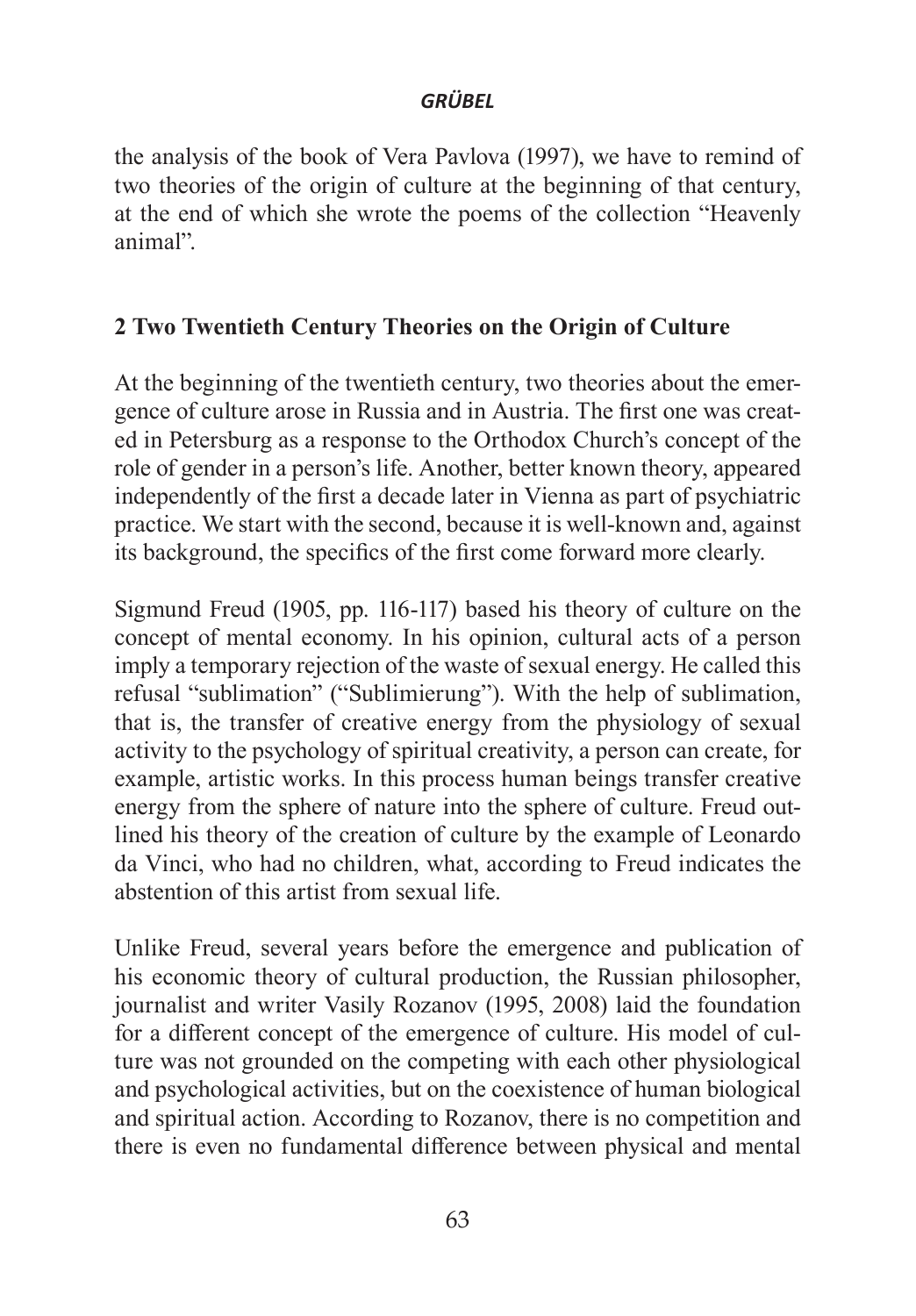human creative acts.

In order to emphasize the equivalence of the creation of a child and of an artwork, Rozanov even called the creation of the artifact its birth. He regarded it as a female activity of the writer. Rozanov's theory of human creativity, about which the American Slavicist Adam Ure (2011) has written the interesting book *Vasilii Rozanov and the Creation*, forms at the same time his emancipation from Leontyev's philosophy, which stated that the top of human behavior is not sexual or artistic creation, but austerity.

When Rozanov came into contact with Freud's theory, in special, its economic concept of alternative physiological or mental creation, he pointed to examples of people like Leo Tolstoy, who was the father many children and the author of many books (Grübel 2019, p. 275-278, 344).

According to Freud's theory, man, as the creator of culture, moves from the area of physiology to the field of mental phenomena. At the same time he translates personal experiences into universal human knowledge. According to the concept of Rozanov, a person can freely, without a fundamental change, go from one reproductive action, be it conceiving children or creating a work of art to the other. For Rozanov, culture is the complex realization of the creative power of mankind, whether physiological or spiritual.

As a creature with love, the human being according to Rozanov is on the same level with God (Grübel 2016). This distinguishes his concept from the idea of Nietzsche about the death of God. For Rozanov, God did not die, but became a partner and interlocutor of man.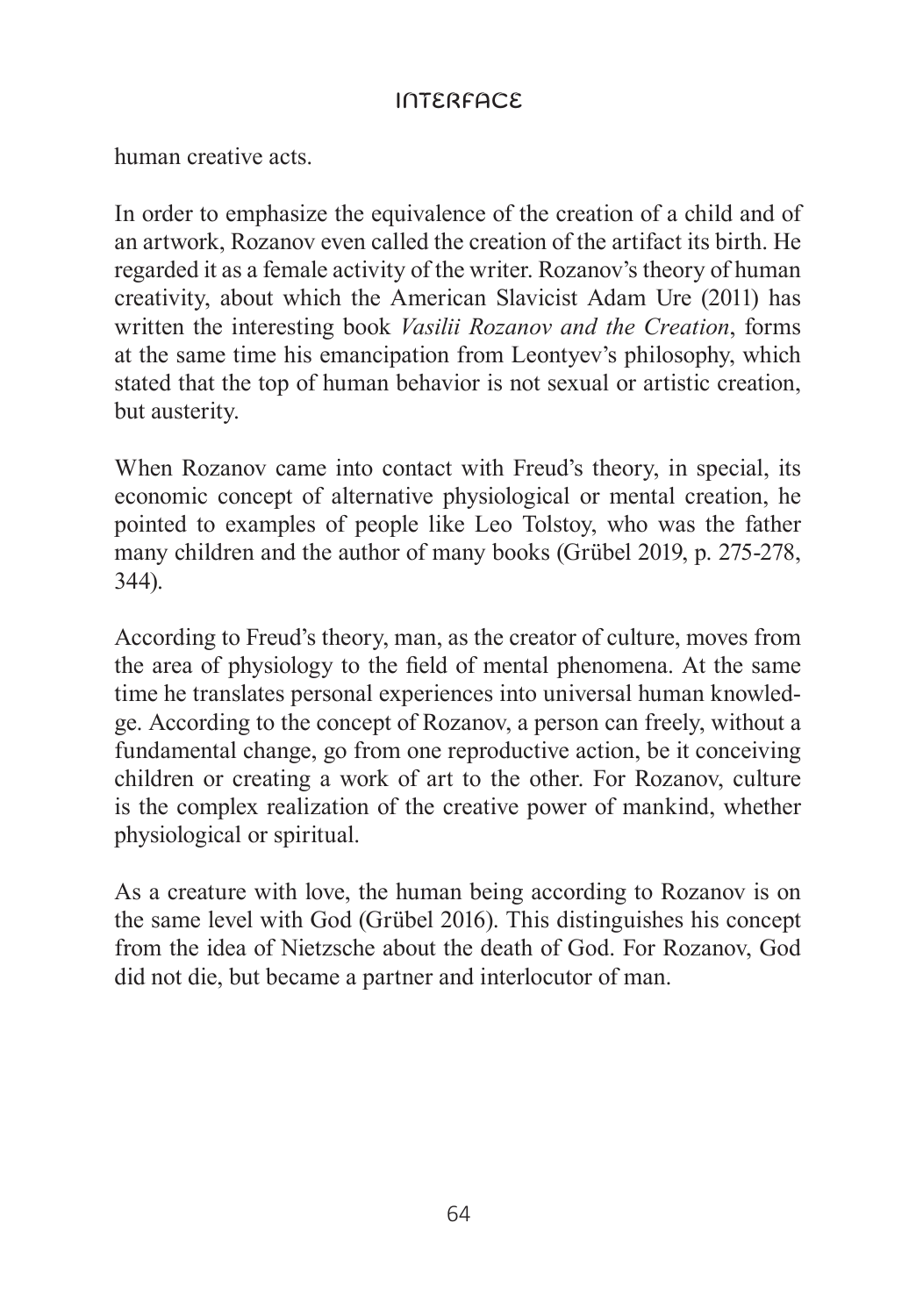# **3 The proximity of the concept of love in Vera Pavlova to Rozanov's theory of culture**

In an untitled poem, consisting of five verses, included in the anthology "Majority" and beginning with the words "or maybe ..." the Poetic subject reproduces the image of the bodily activity of the collective "we". Calling the production of (celestial) sounds "birth", to designate it with a word, initially indicating a biological phenomenon of reproduction, implies a reference to Nietzsche's (1912) book, The birth of tragedy from the spirit of music. Like Rozanov (and Nietzsche), Pavlova's Poetical I puts the creativity of man and God on one and the same level.

This, of course, is contrary to the spiritual canon of the Orthodox Church. In this text, the un-audibility of the sounds of the bodies of people, engaged in sexual intercourse, indicates that the music of spheres in the philosophy of Aristotle (1981) is not audible to a person in his treatise On the Sky (Περὶ οὐρανοῦ, II.9).

> а может быть, биенье наших тел рождает звук, который нам не слышен, а слышен там, на облаках и выше, но слышен тем, кому уже не слышен обычный звук…

or may it be, the beating of our bodies gives birth to sound that is not heard by us, but heard there on the clouds and there above, but heard by those who can no longer hear the normal sound...

(Pavlova 2001, p. 127)

Comparing the movement of human bodies with the movement of celestial bodies, we explain the meaning of the name of "Heavenly animal". Pavlova's human being is not so much ζῷον πολιτικόν as ζῷον ουράνιον. He is more cosmic than a political being. Human physiological activity,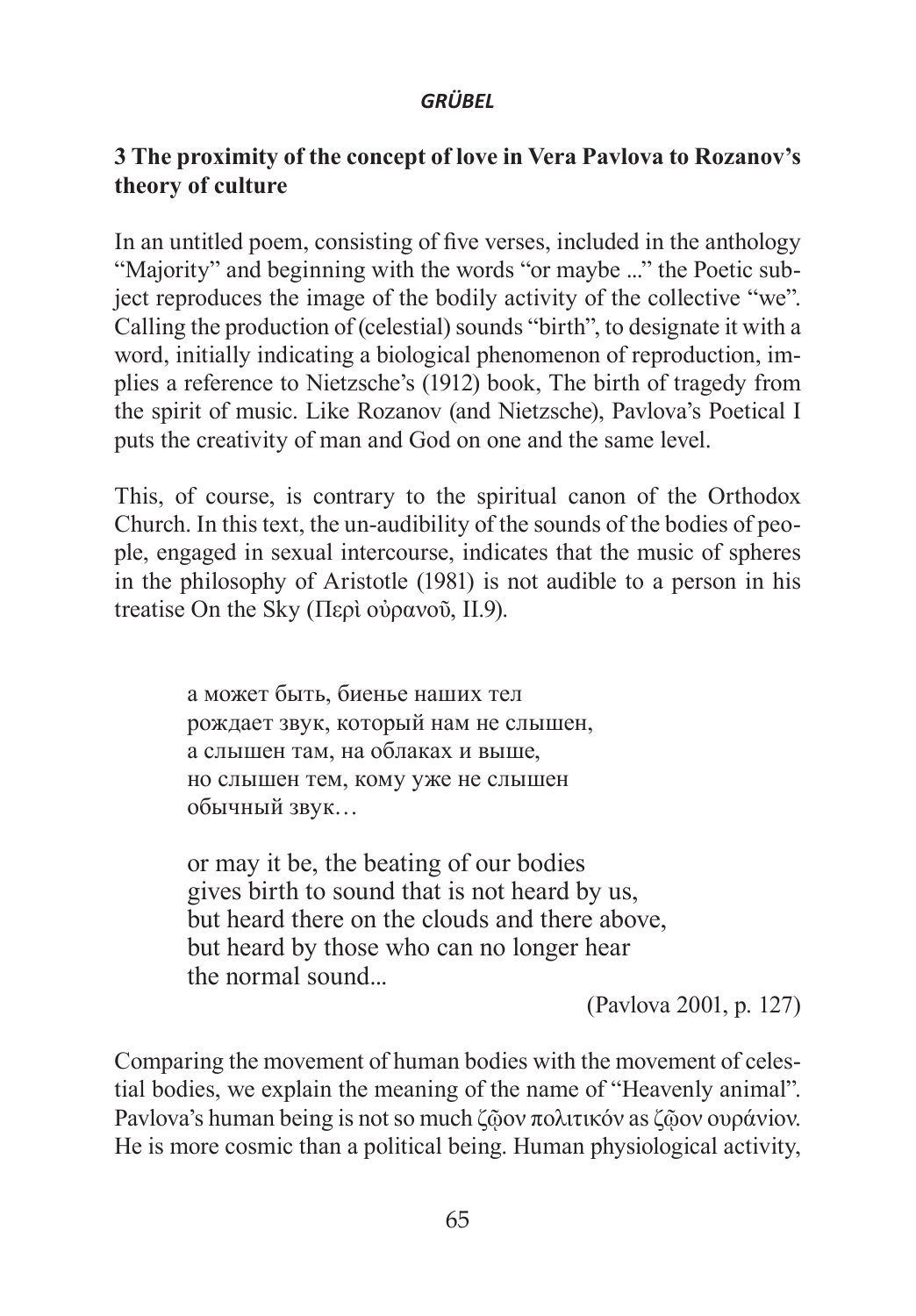which is identified by the word "birth" with heavenly creation, like the movement of the planets, is not heard by the human being himself, but by celestial beings who, for their part, cannot hear the same sounds if they do not have a creative basis.

If someone doubts that the expression "the beating of bodies" in Pavlova's text has a sexual meaning, this will be clarified by the following poem of the same collection (I apologize for the frank language of the author):

> О чем бы я не писала, пишу о ебле. И только когда я пишу о самой ебле, то кажется, что пишу совсем не о ебле. Вот почему я пишу только о ебле.<sup>1</sup>

What about I ever write. I write about the fuck. And only when I write just on the fuck, it seems that I'm writing not at all on fuck. This is why I write only about the fuck.

(Pavlova 1977, p. 223)

In this case, we find in this poem a figure of denial, which can be attributed to Freud's concept of repression (Verdrängung), but since Pavlova has put it upside down, this figure is here anti-Freudian. By the way, the author's reflection on sexual action translates this very action into an act of culture, into creativity, and this act contributes to the fact that an active person moves from a biological animal to human culture.

<sup>1</sup> The question asked by a professor of linguistics after the reading of this paper at the Institute of Linguistics of the Russian Academy of Sciences in Moscow whether there is really a poet called Vera Pavlova and his indication that a Russian woman still does not speak about sexuality in the public eye, can be interpreted as a proof of the thesis, that Vera Pavlova's poetry really processes a translation in Russian culture and that precisely by this translation the Poetic subject of these poems performs a cultural transition.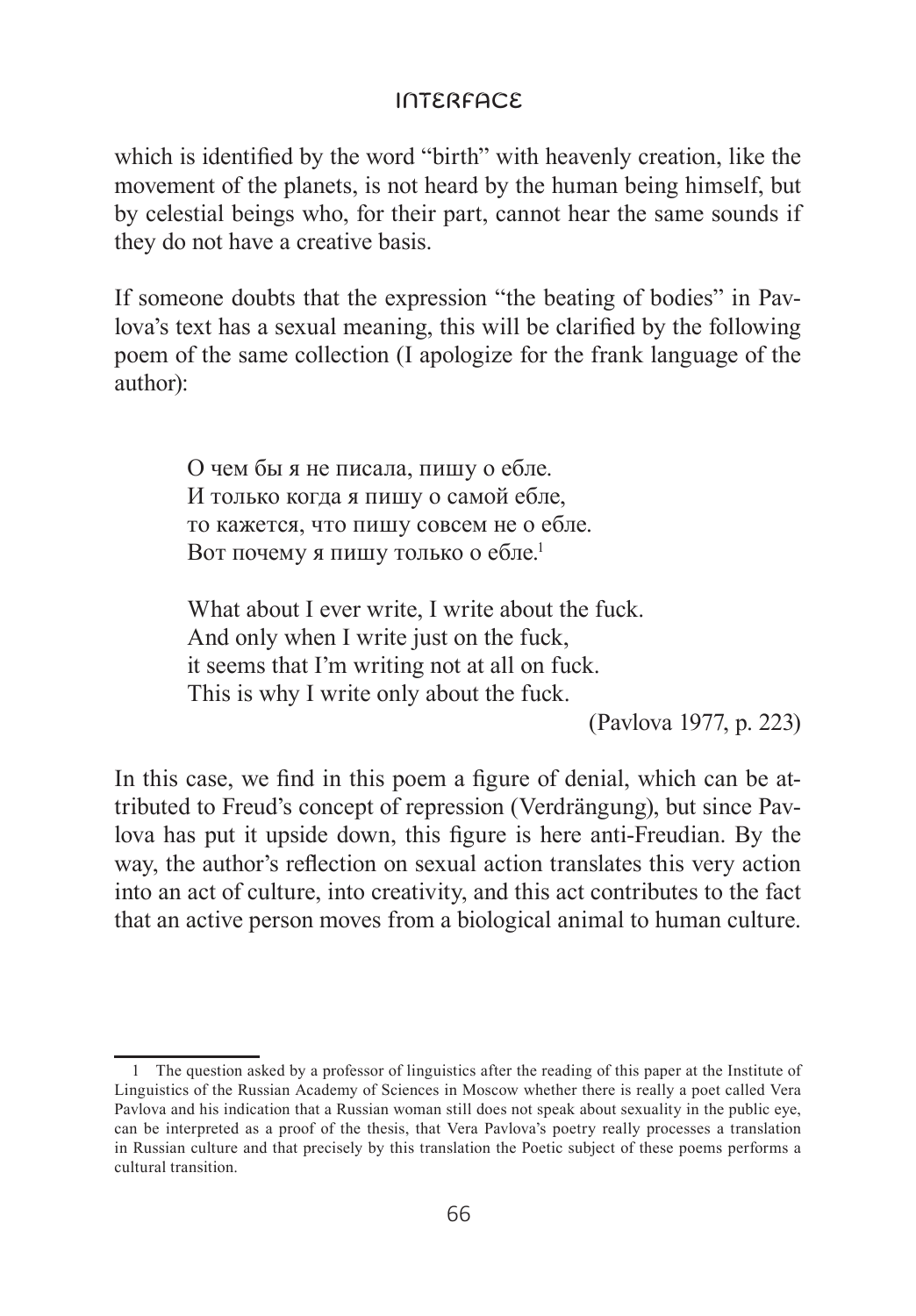## **4 Figures of cultural transition / transgression in the collection "Heavenly animal"**

If the closeness of Pavlova's concept of culture to Rozanov's philosophy of culture is fairly obvious, then examples of the transition of the Poetic subject to a new cultural state are less evident in most of Pavlova's poems. This lesser salience follows from the complexity of the position of the author and the Poetic subject in her poetic world.

Our first example is the poem "Corps" ("Body"), which, within the framework of the cycle *Blasons* (*Coats of Arms*), is printed in the middle of the book not with the usual horizontal, but with the vertical position of the verses. Of course, such a rotation of the book by 90 degrees, when we are reading the text, indicates the general world reorientation, expected from the reader in the process of receiving this book.

The Poetic subject calls the body of the speaking I, first, as his only property, which is given to him by the creator in the form of a naked figure. This means that the human body is a work of art from the very beginning. However, the raw body gets this property only in the process of thinking and writing poems about it with the name "Le corps". Moreover, the French name gives the subject of the body the semantic aura of French culture. As examples, we recall the bodies in the work of the sculptors Camille Claudel and Auguste Rodin. However, according to Pavlova's poem, this is man-made work, his so-called divine sculpture, which over time is lost:

#### **Le corps**

Что мне терять на земле, кроме этого тела?  $H$  – уже теряю. Тело уже поредело.

Но оно и сейчас – у меня ведь судьба не дура! – удача

всевышнего мастера обнаженной натуры. <…> (Pavlova 1977, p. 112)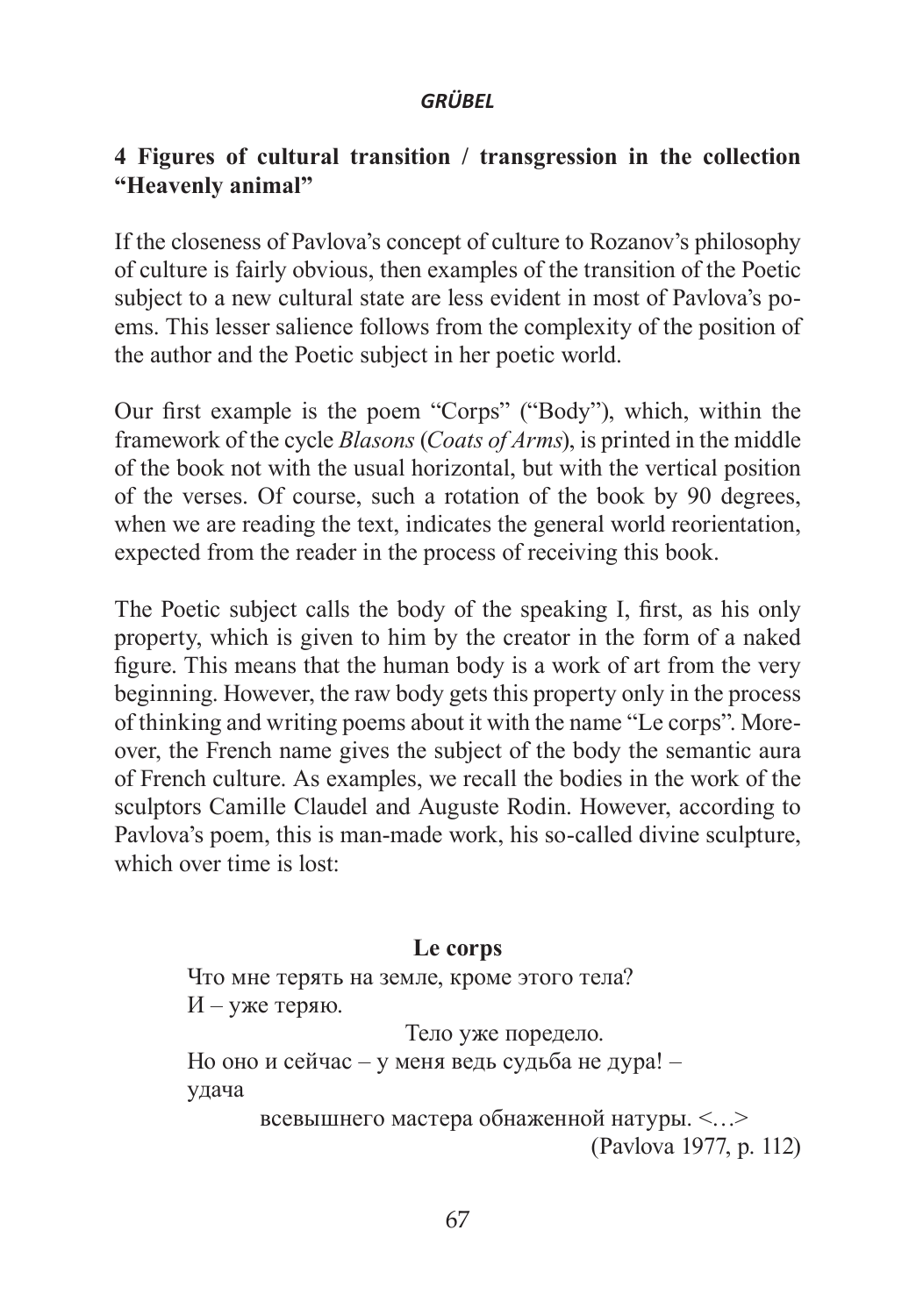## **Le corps**

What do I have to lose on earth besides this body? And – already am losing. The body is already thinned. But it is also now – because my fate is not a fool! – success

> of the almighty master of the nude. <...> (Pavlova 1977, p. 112)

The feminine person about which the text speaks, appears in the recollection of the Poetic I in the form of some kind of libretto of a dream, which however is the text of an opera, that in this case on its side is left without the words that the woman sang with the man, while they made love:

> Подружка! Кто научил тебя вовремя поднимать ножки и, кончая, кричать, окликать отлетающую душу? Никто не учил. Природа Природа, меня наделившая тонким запястьем, чтобы сошлись на нем намертво мужские пальцы, природа, меня наделившая телом компактным и белым, чтобы стелиться ему по земле под тяжелым телом мужчины, которого пишет влюбленная память в сновиденьи, натура которого дышит под боком, в сновиденьи, либретто которого вместе распели… Вокализ андрогина и взбитые сливки постели.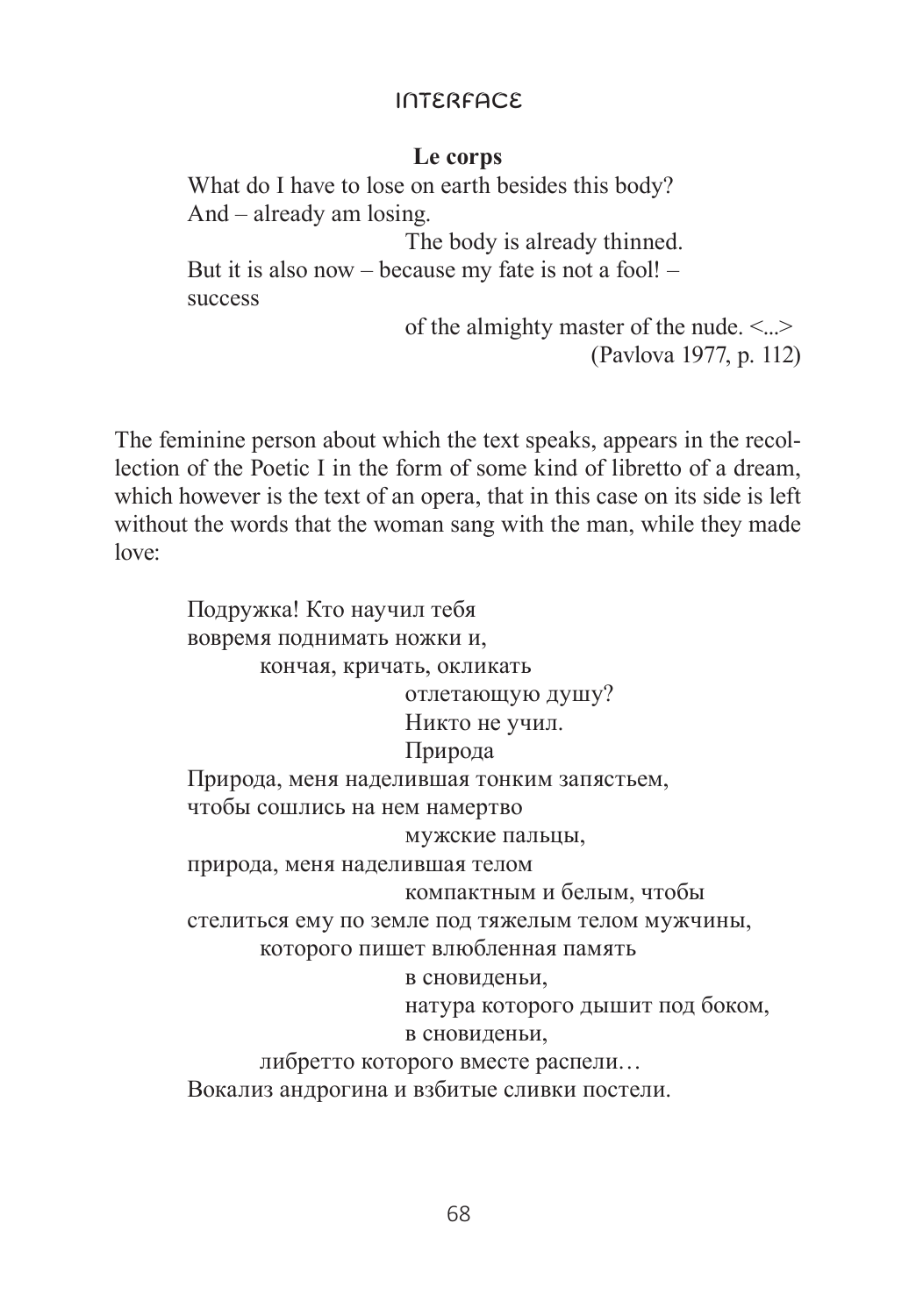Girlfriend! Who taught you in time to raise the legs and coming, to cry and to echo the flying off soul? Nobody taught it. Nature Nature has given me a thin wrist, to come together on it tightly male fingers, nature has given me a body compact and white to move along the ground under the heavy body of a man which love memory writes in a dream whose nature breathes alongside in a dream the libretto of which was sung by us together ... Vocalise of androgyne and whipped cream of the bed. (Pavlova 1977, p. 113-114)

Here the transgression is performed by the work of memory and by writing a poetic text. At the same time, it is worth to pay attention to the fact that nature itself, which gave the human being the body, appears in these lines also as *doctrina*, as a teaching, in the center of which there are Russian words with the root "gender": childbirth, give birth and birth: "*rody*", "*rodit*" and "*rozhdenie*". Secondly, it's great that the vocalization, i.e. the text of this libretto, unlike the text of the poem itself, does not contain any words, but consists only of sounds, and that at the end of the text the sexual opposition of woman and men is removed, as in the androgyne.

Our second example of transition is a poem in which the Poetic subject talks about those life tasks that it could have accomplished, but did not accomplish in fact. There remains only one position, realized by the person. This position is designated with such irony and humor, which are characteristic precisely for the artist of which it speaks –for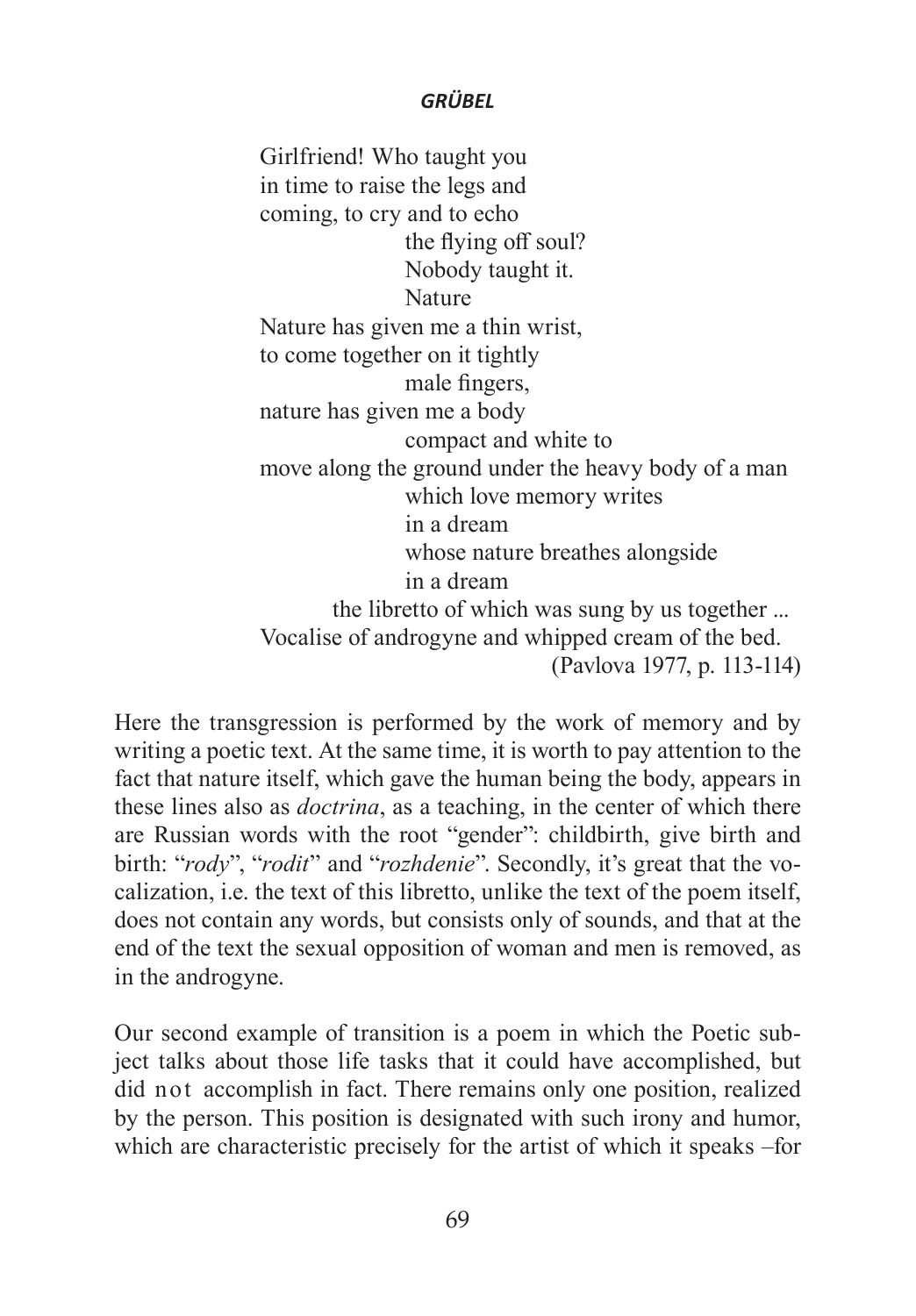Prigov. The text realizes the posterity, which the verses call by name, with the help of four rhetorical Litotes-figures. Here transition serves as the choice of a person's life opportunity, a career, which eventually leads to the existence of a poet-artist:

> Во мне погибла балерина. Во мне погибла героиня. Во мне погибла лесбиянка. Во мне погибла негритянка. Как много их во мне погибло! И только Пригов жив-здоров.

In me has died a ballerina. In me has died a heroine. In me has died a lesbian. In me has died a woman, black. How many of them died in me! And well, alive, is only Prigov.

(Pavlova 1977, p. 201)

If all the four not-carried out possibilities (Rozanov intended to write his second philosophical monograph about the philosophical problem of possibility), are designed as properly constructed four-foot jambes with exact rhymes, then these rhymes are absent in the last two verses, speaking about the really chosen path. Un-realized opportunities rhyme with each other, but the real career does neither have a metrical nor a sound-match.

Our third and last example for the implementation of transgression is given in a relatively short poem without a title from the same collection. It contains only eight words. The first two verses of this text, "Goes / a man", repeat the beginning of many Russian anecdotes, such as "There is a man walking through the cemetery at night". In contrast to these comical texts, the poetic subject of Pavlova's poem conveys in her very short, one- or two-syllable words the development of a person through death into another state, in which, however, his movement coincides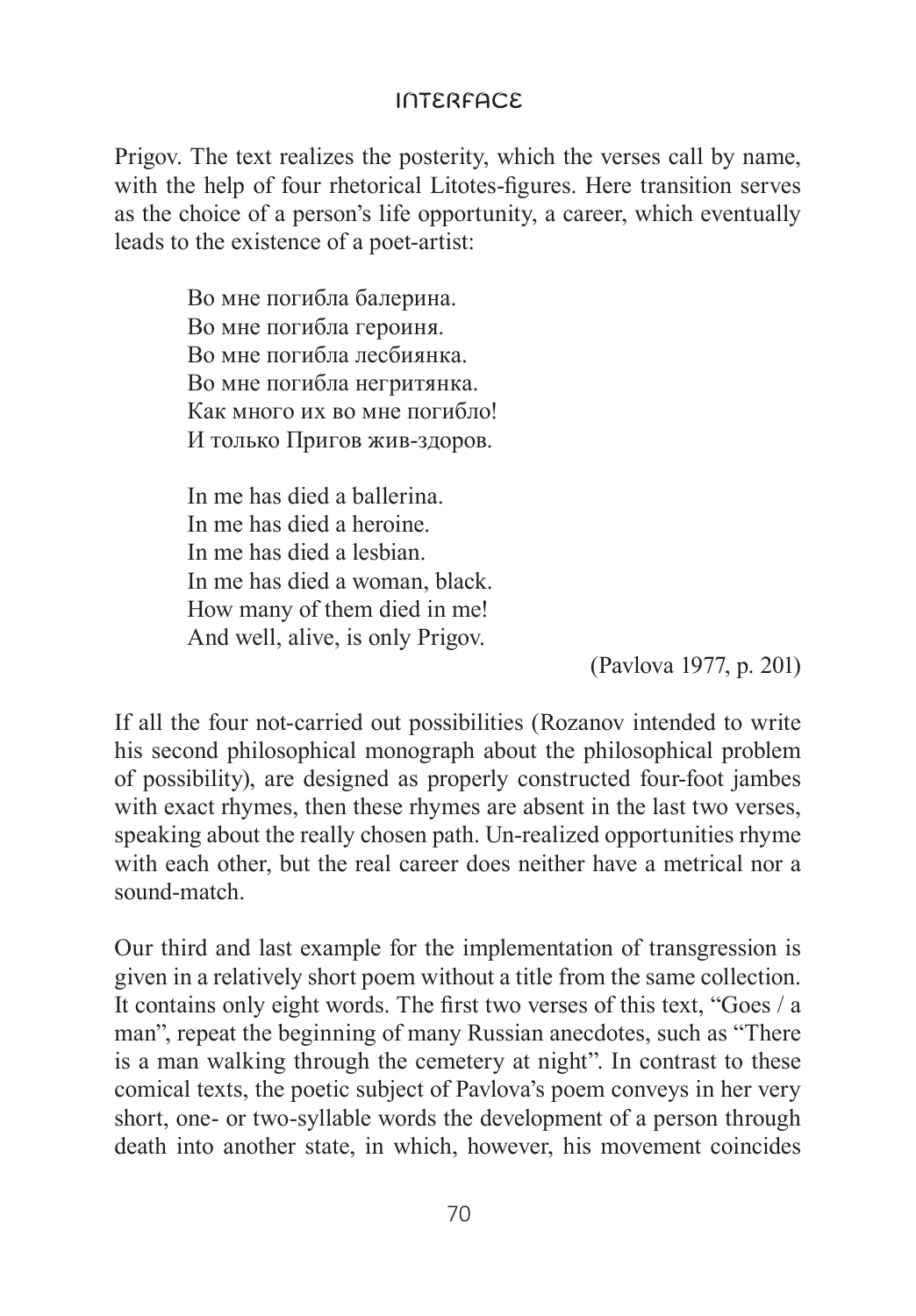with the original one. So, this text can, as an endless story, approaching its end, be restarted from its very beginning.

The border between this world and the world beyond is indicated by me by means of a straight line. Here the transition concerns not only the way from nature to culture, but also the path from earth to heaven:

| Идет    | There goes           |
|---------|----------------------|
| мужик.  | a man.               |
| Упал.   | He fell.             |
| Встает. | He rises.            |
| Идет    | There goes           |
| мужик.  | a man.               |
| Упал.   | He fell.             |
| Лежит.  | Is lying.            |
| Лежит   | There lies.          |
| мужик   | a man                |
| и не    | and does             |
| встает. | not rise.            |
| Потом   | And then             |
| встает. | he rises.            |
| Потом   | And then             |
| идет.   | he goes.             |
|         | (Pavlova 1977, p. 6) |

It is noteworthy here (and this distinguishes these verses from ordinary infinite stories) that in this Russian repetition begins already from the fifth word, the verb "Идет" – "goes", which at the same time personifies transition itself. Thus, transition is implemented as a possibly endless passage from transition to transition. This idea of an endless course contradicts both the Marxist and Soviet concept of communism as the final stage of human history on the one hand and Fukuyama's famous thesis about the end of history on the other.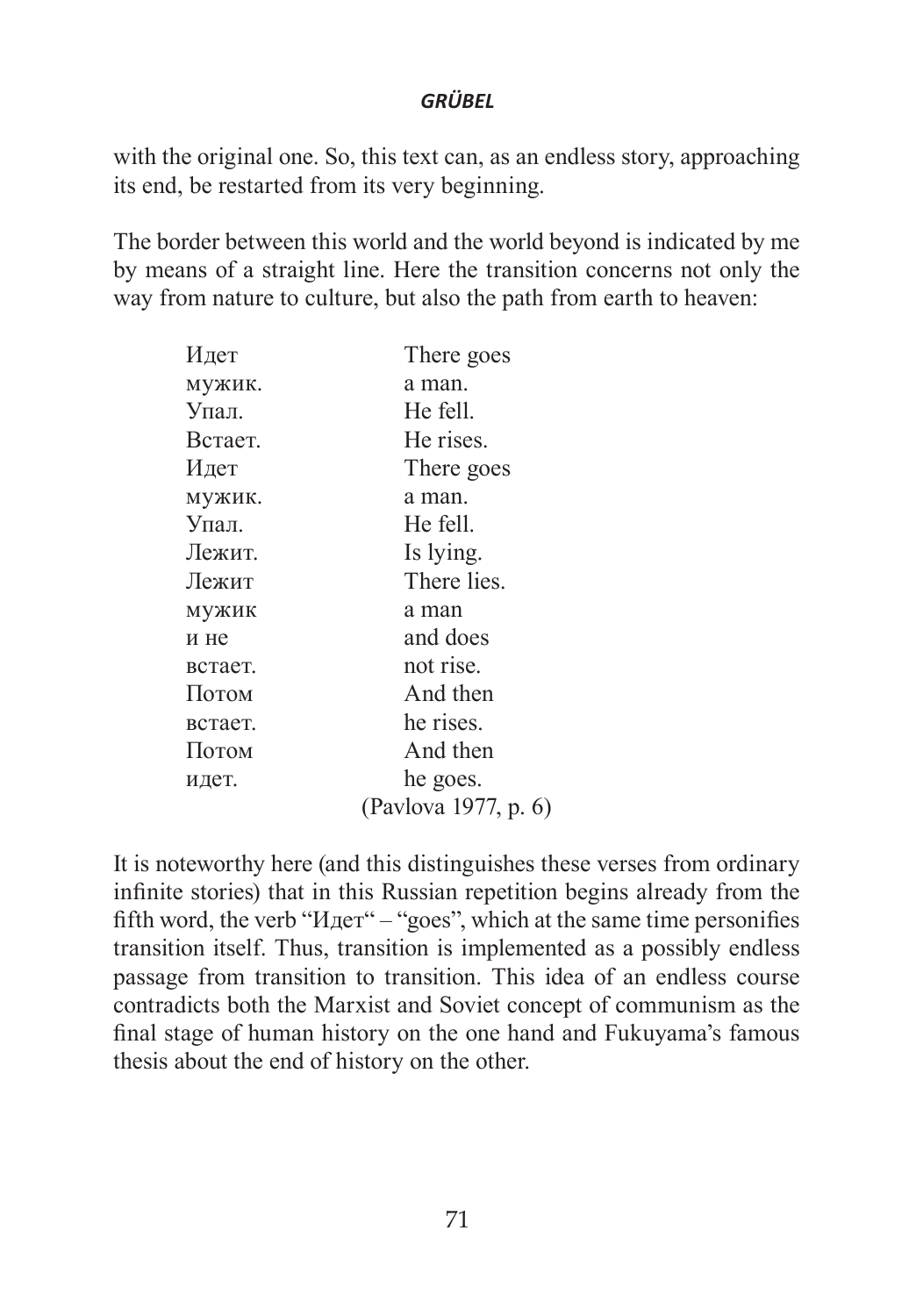# **5 Figures of cultural translation in the collection "Heavenly animal"**

Transformation, or translation as a cultural strategy, is found in Pavlova's poems often in a dialogic form. In one poem, starting with the question "Got you, my darling" («Попался, голубчик?»), this translation is given as an inversion of the biblical story about the creation of man. Unlike the first book of Moses (3,22), according to which the woman Eve is created by God from the rib of the already existing man Adam, in Pavlova's poem the man is present in every cell of Eve, the woman, and can be (re-)created from it:

> Попался, голубчик? Ты в клетке, ты в каждой моей клетке, могу из одной своей клетки создавать тебя, как голограмму, всего тебя – из миллиграмма, из Евиной клетки – Адама.

Gotcha, honey? You are in the cell you are in every cell of me, I can from one of my cells create you like a hologram all of you – from a milligram, from the Evian cell – the Adam. (Pavlova 1977, p. 19)

First, this turn changes the traditional gender hierarchy: now priority is given to Eve. If in the previously considered text about the body, and in some form also in the poem, where the subject is poetically identified with Prigov, the opposition of genders is neutralized, in this poem their opposition is reversed. Secondly, the manner of re-creation is changing: in the world of the poem it is not only the biological process of multiplying a person from an egg cell, but also the reduplication and the diversification by using a hologram. There is not only a new biological creature, but also an optical illusion of another person. In this sense, the poem provides, in addition to the alternative to the religious concept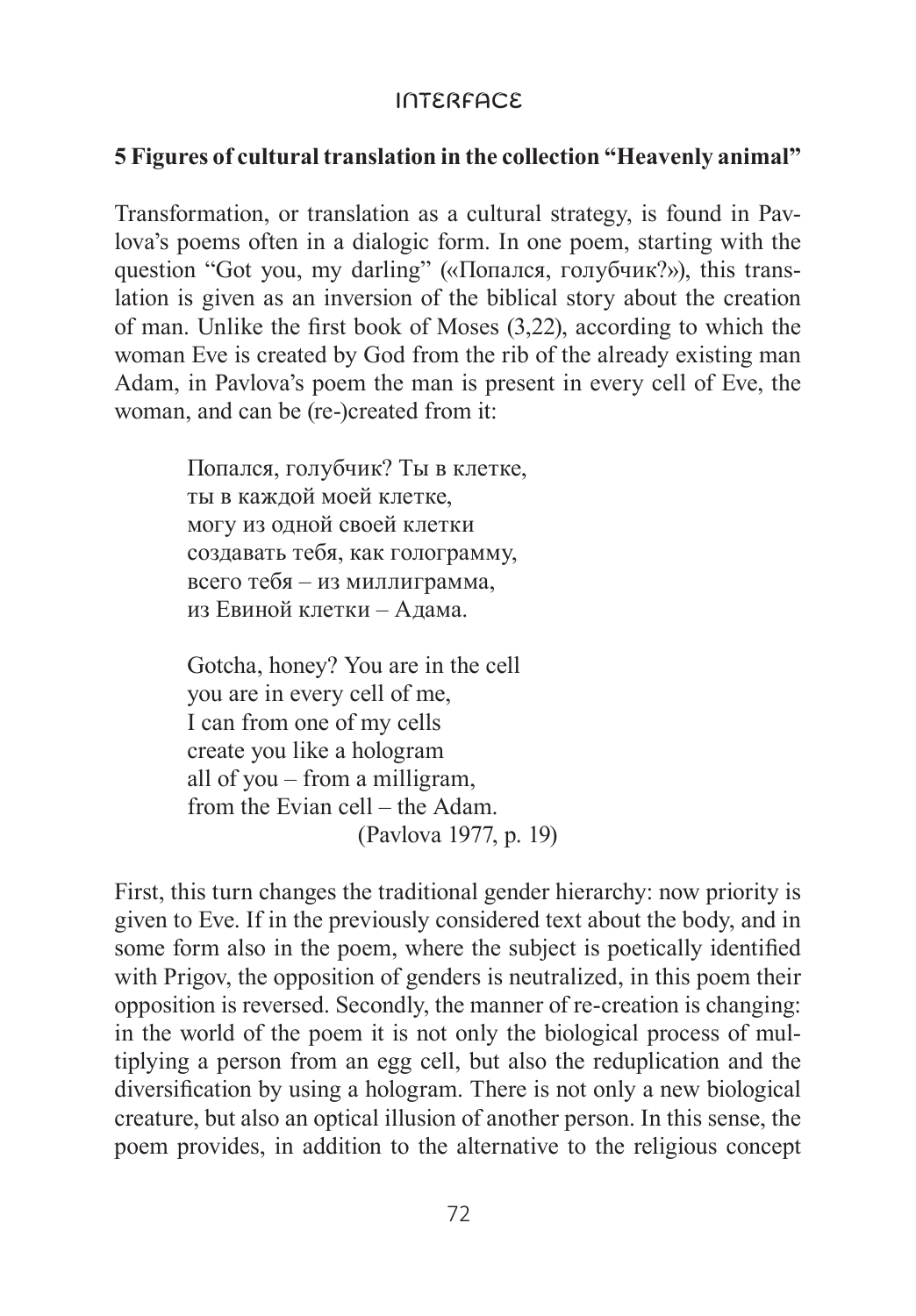of the creation of man, that is, in addition to the biological concept of reproduction (procreation), also a model for the creation of the poetic text. And indeed, at the end of the text, we witness the creation of Adam in verse.

In another case of translation, in the eighteen verses, which begin with a quote from Lermontov's Heine-translation, "In the North is wild ...", the poetic subject initially rejects the opinion that the translation of the verse "In the North is wild ..." is a motive, taken from Heine. Of course, in the narrow sense and even historically verifiable, Lermontov's verse is a translation from Heine:

> Ein Fichtenbaum steht einsam Im Norden auf Kahler Höh'. (Heine 1827, p. 173)

| На севере диком стоит одиноко | In the wild North stands alone |
|-------------------------------|--------------------------------|
| На голой вершине сосна        | On the bare top a pine         |
|                               | (Lermontov 1961, p. 512)       |

But in the broad sense of love songs, about which the lyrical "I" of this poem speaks, the motive of unrealized love is in fact rather the matter of Sappho, who according to the legend committed suicide, having been thrown down the Levkady rocks because of the unrequited love for the ferryman Phaon. This means that the semantic correspondence is created not so much by the coincidence of words, like in a superficial quotation, as by the deep meaning of the literary motive. If in this context Heine can be taken into account at all, the lyric "I" argues, then with his poem about Lorelei, where, on the contrary, the skipper of a small ship, who cannot take his eyes off a beautiful girl, is sinking because of that to the ground of the river Rhine.

As is well known, the translation of Lermontov already implies a gender "exchange" because in Heine's North the German "Fichtenbaum" ("spruce tree"), having the masculine gender, is opposed to the in German feminine tree "Palme" ("palm"), whereas in Lermontov's poem the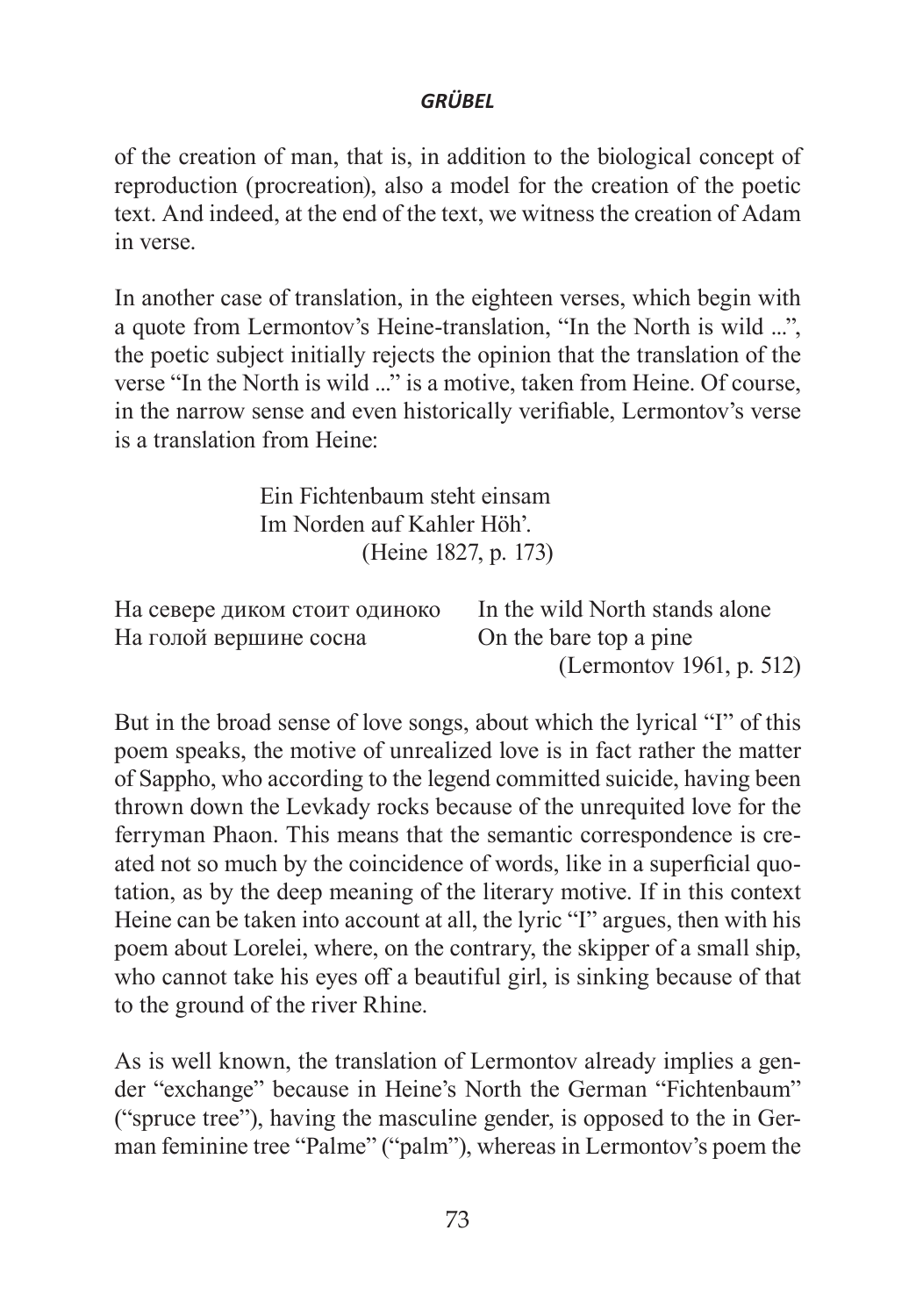feminine word "sosna" ("pine") is opposed to another feminine word, to "palma" ("palme"). This is a gender game, in which Lermontov transforms the heterosexual relation into a homosexual one, and the Poetic subject of Pavlova restores it by contrasting the female poetess Sappho with the male poet Heine:

«На севере диком…» – Сапфо, а не Гейне. Ты – пальма. И юг твой, как север мой, дик. А если из Гейне, то пенье на Рейне, дуэт лорелей. А сплочая сплетенье – Наталья, пойдем в хоровод эвридик, которым орфеи и лели – до фени: с нездешнею нежностью, без сожаленья покажем им розовый острый язык!

"In the wild north,..." – Sappho, not Heine. You are a palm tree. And your south is like my north, wild. Αnd if from Heine, then singing on the Rhine, the duet of Lorelei. And rallying interlacement Natalia, let's go to Eurydice's dance, which Orpheus and Lily – give a damn about: with tenderness from above, without regret we will show them a pink sharp tongue!

(Lermontov 1961, p. 215)

Here again, we meet a cultural translation: first, gender transfer from the point of view of a man to a woman's point of view and, second, aesthetic translation from a tragic situation to a comic one. In place of Heine's deadly end, Pavlova's Poetic subject uses the crudely humorous gesture of showing the ,tongue' (which in Russian is also the language). In this context the reader should not forget that Sappho created a fabulous female homophil culture. So, we have to do with an inaccurate – though very precisely calculated – translation from German and Greek cultures that gives rise to the original Russian text in both: Lermontov and Pavlova. These transfers show also that culture as translation implies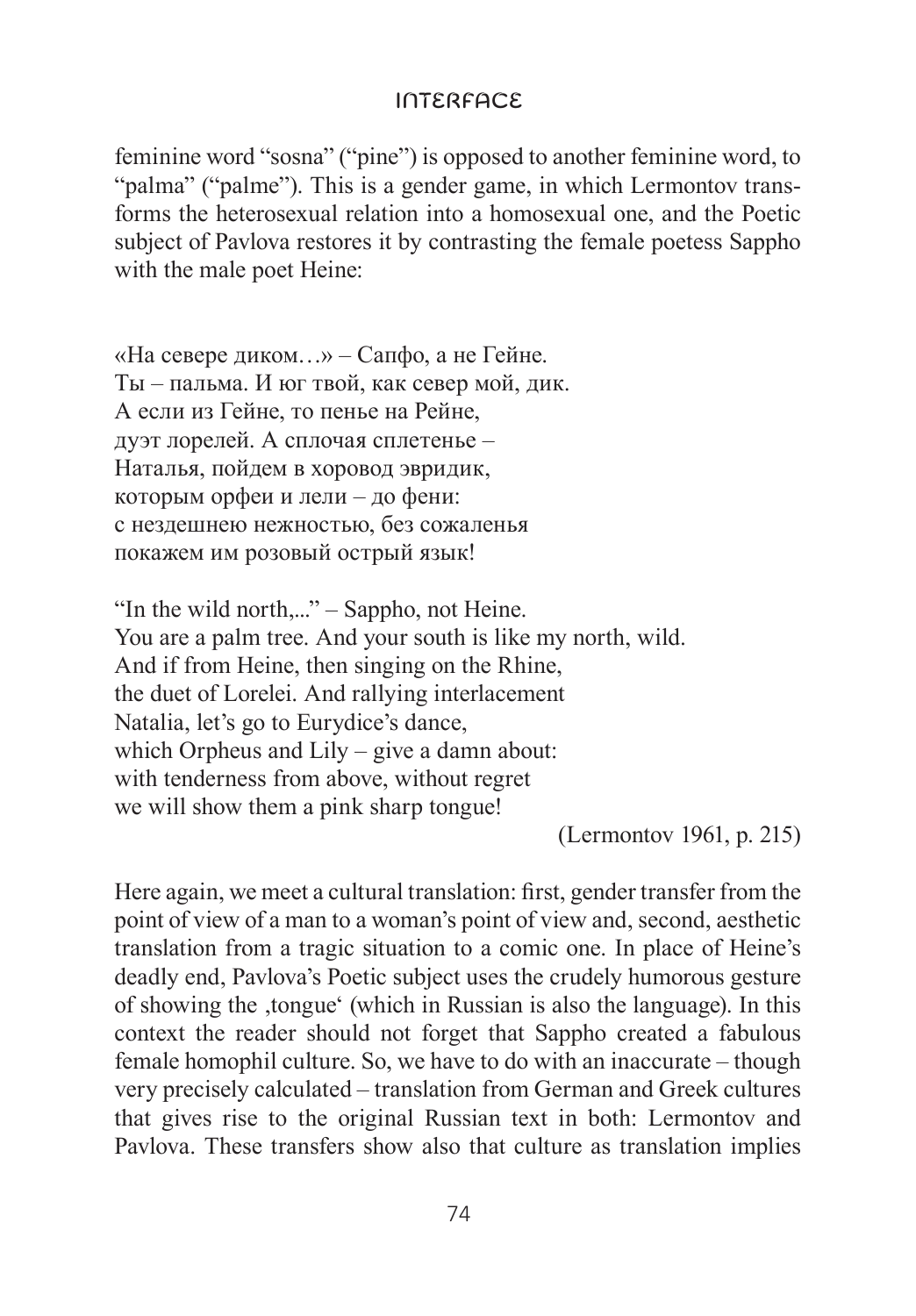inevitably also deliberate productive inaccuracy. The creative translation of a cultural element is never its identical repetition

Pavlova's poem, which begins with the word "Poetry" and with the colon sign, raises the expectation that it gives a definition of this word. In fact, however, it speaks about the function of verses. In the beginning, it defines this function as a "lie", but as a "lie in the salvation of an idea", and then as a transfer of an object from the negative position of death, destruction, danger, misfortune or / and sin to the positive state of existence, security, happiness or / and bliss. Through poetry, says the poem, the idea of the divine nature of the word expressed at the beginning of the Gospel of John (1,1) is resurrected: "In the beginning was the Word, and the Word was with God, and the Word was God." However, the subject of the text denotes poetry not as truth, but as a lie, however as such a lie that can save the idea of the divine nature of the word. In this way, it makes the resurrection of man possible:

| Поэзия: ложь во спасение            | Poetry: a lie for the salvation   |
|-------------------------------------|-----------------------------------|
| идеи, что слово – бог, <sup>2</sup> | of the idea that the word is god, |
| что легкое слово гения              | that the light word of the genius |
| спасительно, как вдох               | is saving, like a breath          |
| ныряльщику, что колыбельная         | to the diver, that a lullaby      |
| печальнейшей из панихид             | is the saddest of the dirges      |
| рули повернет корабельные           | will turn the rudders of the ship |
| и спящего воскресит.                | and resurrect sleeper.            |
|                                     | (Pavlova 1977, p. 188)            |

This text implies the possibility that the poet, with the help of a poetic word, becomes the savior, the messiah, and this is in the horizon of Jewish and Christian cultures the most far-reaching human transition in the world. In fact, this is a transgression to another world, namely, to that world, from which, according to Zosima in *The Brothers Karamazov*, the seed of the people of our world is taken: "God took the seeds from

<sup>2</sup> The spelling of the word "god" in a post-Soviet context with a lowercase letter shows that the lyrical I means not the God of Christian faith, but any concept of God. Thus, the prophet John's maxim is summarized and the poem passes from the field of religious art to the area of the religion of art.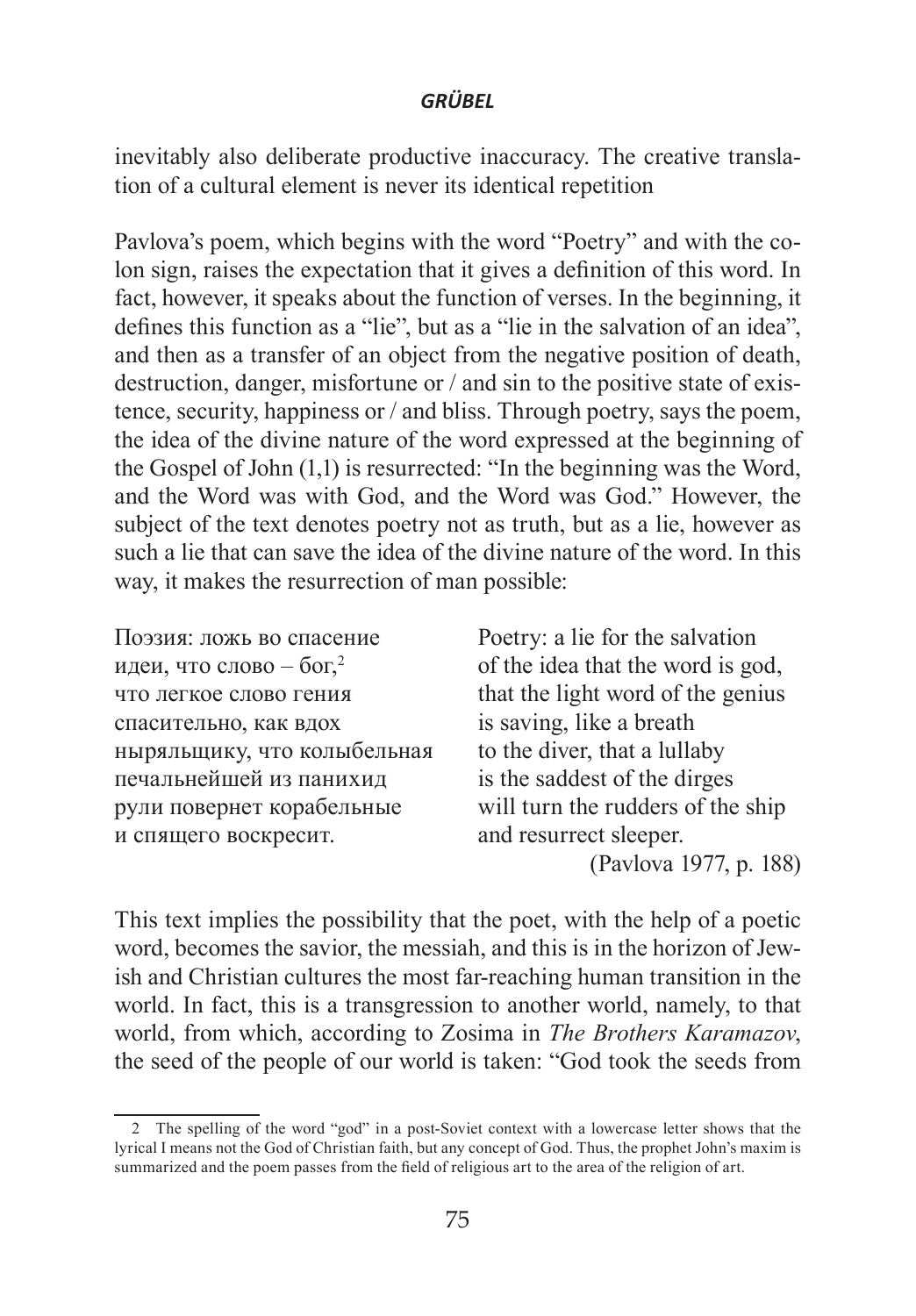other worlds and sowed them on this earth and raised up his garden". (Dostoevsky 1976, p. 290).

In such poems, the Poetic subject of Pavlova enacts the transfer of culture from this world to the world above, in favor of the designation of that, for which we have no words. So, in our last example, he calls the expression "the other world" – "the figure of speech," that is, the traditional manner of speaking, to which a real subject corresponds only conditionally. In this six-liner, the speaking "I" crosses the border of possible expression:

| Тот свет – фигура речи.    | The world above is a figure of speech. |
|----------------------------|----------------------------------------|
| Но там не будет речи.      | But there will be no speeches.         |
| Кладбищенские речи-        | These cemetery speeches –              |
| последний натиск речи      | the last onslaught of speech           |
| и последнее поражение речи | and the last loss of speech            |
| в борьбе с неизреченным.   | in fight with unspeakable.             |
|                            | (Pavlova 1977, p. 210)                 |

Translating a poetic verbal culture across the border of what can be expressed (and this is the biggest step, possible in this field) the Poetic subject of this text transfers us into the sphere of the world above, in which, in his words, "there will be no speech". And as the philosopher Wittgenstein said at the end of his book The Logical Philosophical Treatise (Tractatus logico-philosophicus): "Whereof one cannot speak, thereof one must be silent" (Wittgenstein, 1971, p. 115).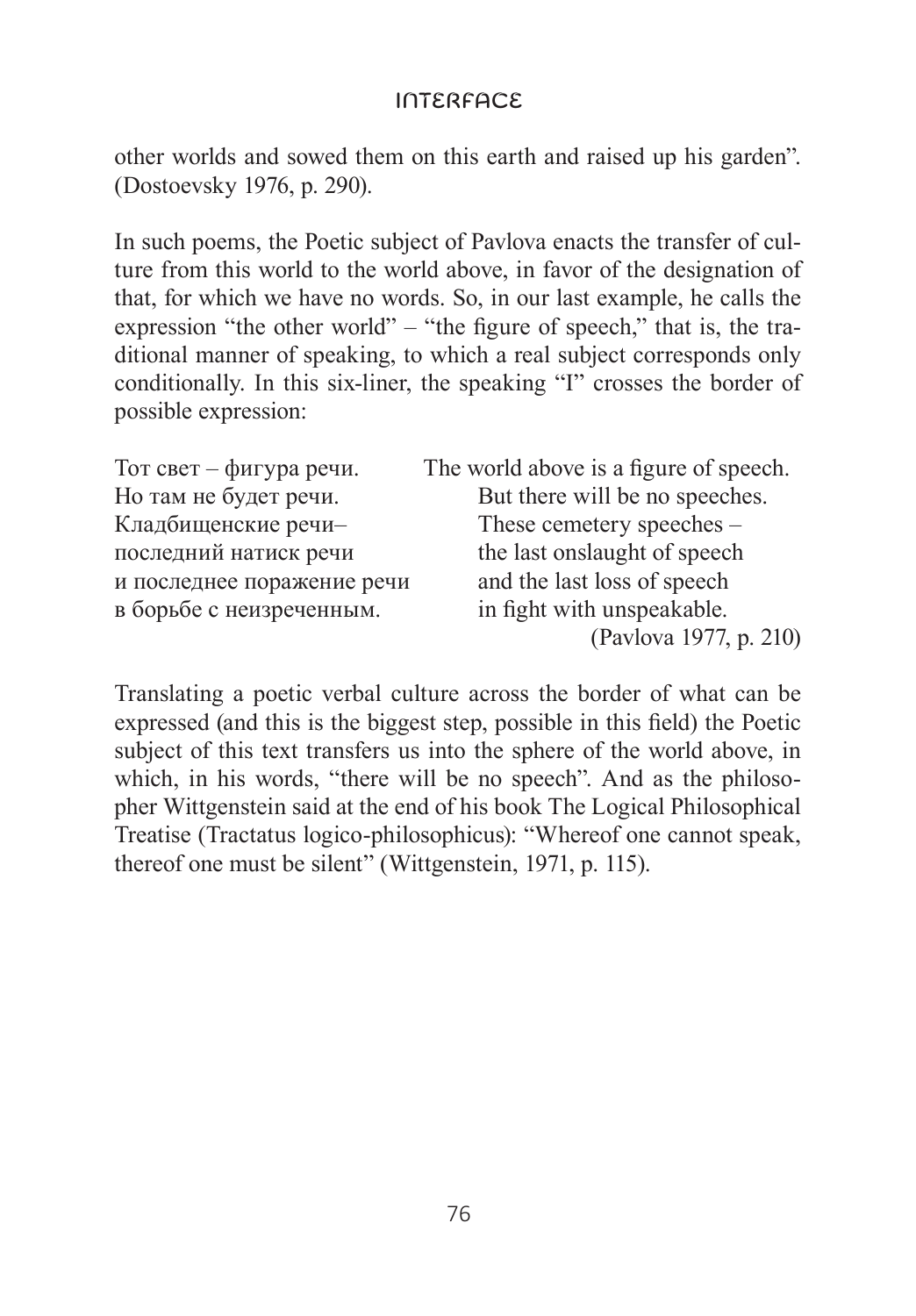### **References**

- Aristotel'. (1981) "O nebe". *Aristotel'. Sochineniya*. V 4-kh t. T. 3. Moscow: Mysl'.
- Barthes, Roland (1984). "La mort de l'auteur". In: Roland Barthes, *Le bruissement de la langue* (pp. 61-67). Paris: Seuil.
- Columella, Lucius Iunius Moderatus. (1530). *Res Rustica*. Lyon.
- — —. (1941). *On Agriculture*. Translated by Harrison Boyd Ash. London: Heinemann.
- Gryubel', R. (2014). "Vasiliy Rozanov i Vetkhiy Zavet. Retseptsiya Pesni Pesney, kul'tury semi i sem'i i osnovy simmetrichnoy religii", *Anzeiger für Slavische Philologie,* XLII, 29-52.
- Dostoyevskiy, F.M. (1976). *Brat'ya Karamazovy*. F.M. Dostoyevskiy, *Polnoye sobraniye sochineniy*. T. 14, Leningrad: Nauka.
- Freud, S. (1905). *Drei Abhandlungen zur Sexualtherapie*. Wien/ Leipzig: Deuticke.
- Il'in, I.P. (1999) "Intertekstual'nost'"*.* In I.P. Il'in, Ye.A. Tsurganova (eds.), *Sovremennoye zarubezhnoye literaturovedeniye (*pp. 204- 210). Moscow: Intrada.
- Lermontov M. (1961). *Polnoye sobraniye sochineniy*. T. 1. Moscow-Leningrad: Izdatel'stvo Akademii Nauk SSSR.
- Pavlova, V. (1977) *Nebesnoye zhivotnoye*. Moscow: Zolotoy vek.
- — —. (2001) *Sovershennoletiye*. Moscow : OGI.
- Podrezova, N.N. (2010). "Kategoriya telesnosti v lirike Very Pavlovoy"*. Sibirskiy filologicheskiy zhurnal*, 9-98.
- Prigov, D. A. "M. Epshteyn Popytka ne byt' neidentifitsirovannym. 2004. Chast' 2". Retrieved on December 10, 2018 from <https://epub3.livejournal.com/63401.html>.
- Rozanov V. (1912). *Lyudi lunnogo sveta*. Saint Petersburg: Tipografiya F: Vaysber i O. Gershunina
- — —. (1995). "Sem'ya kak religiya". Rozanov, V.V. *V mire neyasnogo i nereshennogo* (pp. 67-81). Moscow: Respublika.
- — —. (2008). "Religiya i kul'tura". Rozanov, V.V. *Religiya i kul'tura* (pp. 7-242). Moscow: Respublika; Saint Petersburg: Rostok.
- Solov'yev, V. (1896). "Lyubov". *Entsiklopedicheskiy slovar' Brokgauza i Yefrona*. T. XVIII. Saint Petersburg: Semenovskaya Tipo-Lito-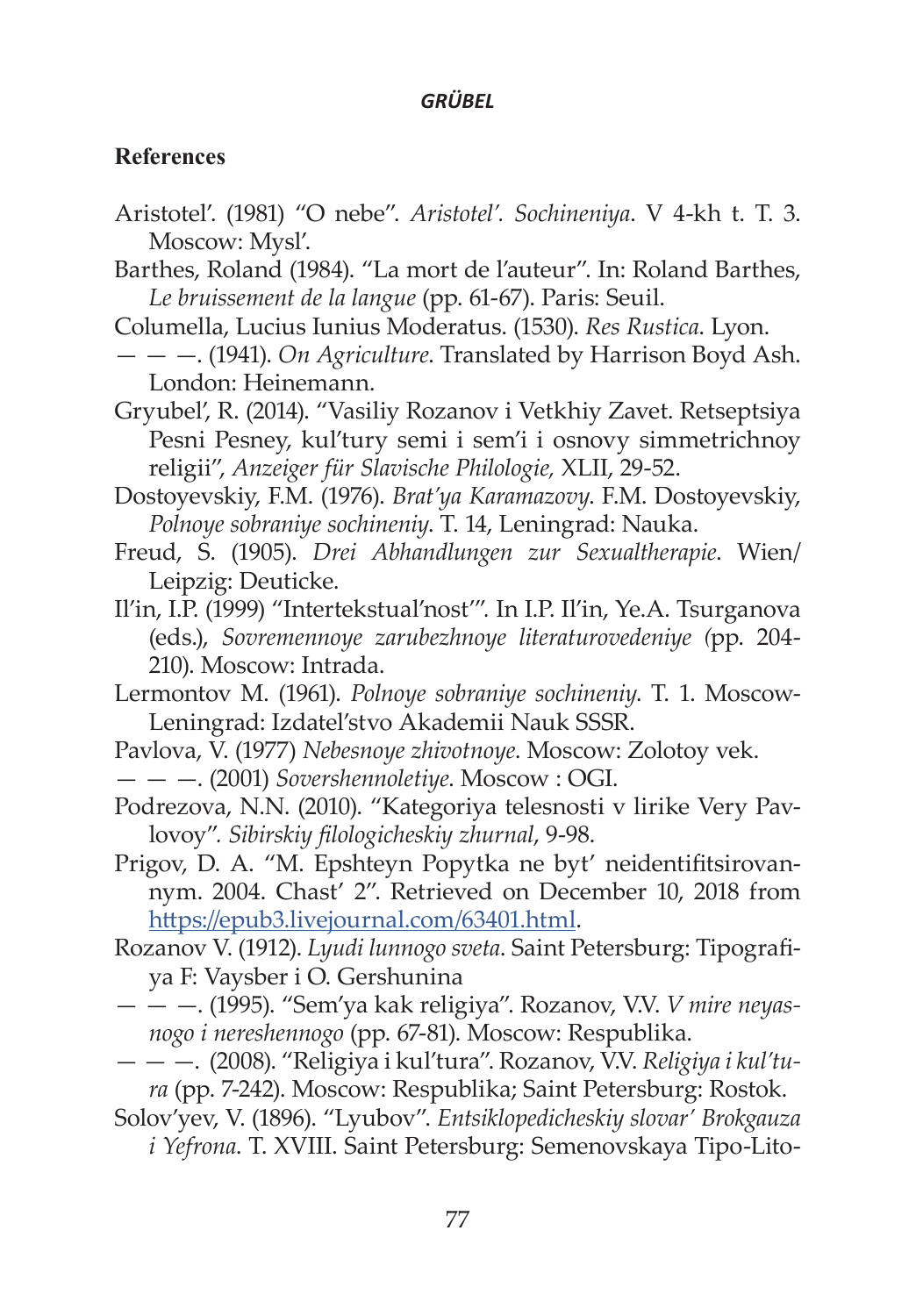grafiya.

— — —. (1911). "Smysl lyubvi". Solov'yev, V. *Sobraniye sochineniy*. T. VII, (pp. 1-60). Saint Petersburg: Prosveshcheniye.

Wittgenstein. Ludwig. (1971). *Tractatus logico-philosophicus*. Frankfurt a.M: Suhrkamp.